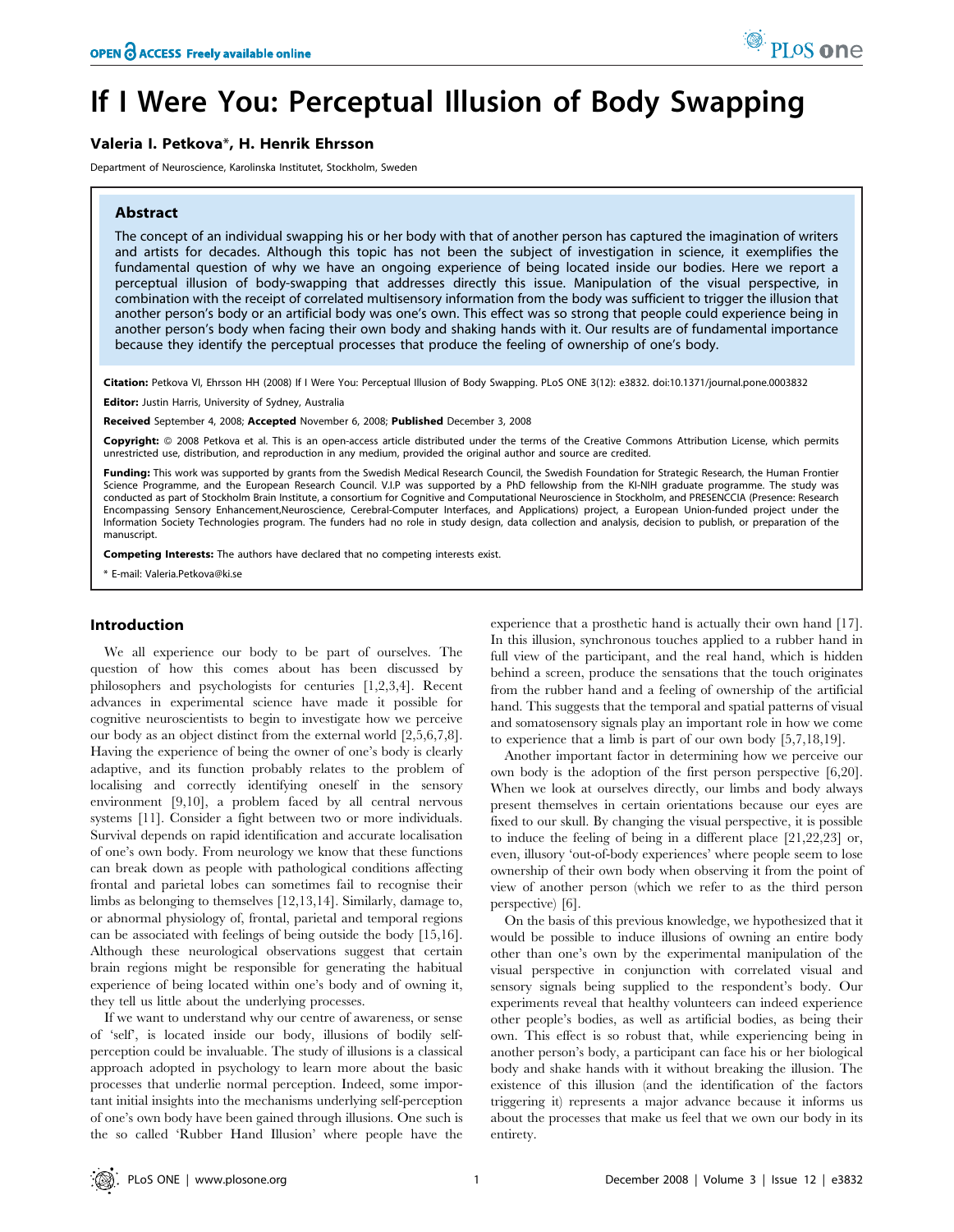

Figure 1. Set-up. Experimental set-up to induce illusory ownership of an artificial body (left panel). The participant could see the mannequin's body from the perspective of the mannequin's head (right panel). doi:10.1371/journal.pone.0003832.g001

#### Results

## Ownership of a body other than one's own

**Experiment**  $# 1$ . The aim of the first experiment was to demonstrate that it is possible to elicit the illusion of ownership of an entire body. The experimental manipulation consisted of seeing a body other than oneself from the first person perspective whilst being subjected to synchronised visual and tactile stimulation. We used a life-sized mannequin, rather than another person's body, to exclude mismatches between small involuntary movements (e.g. breathing). To provide the first-person visual perspective of the other body, we developed the following set-up: Two CCTV cameras were positioned on a male mannequin such that each recorded events from the position corresponding to one of the mannequin's eyes. A set of head mounted displays (HMD) connected to the cameras was worn by the participants, and connected in such a way that the images from the left and right video cameras were presented on the left and right eye displays, respectively, providing a true stereoscopic image. Participants were

asked to tilt their heads downwards as if looking down at their bodies. Thus, the participants saw the mannequin's body where they expected to see their own (Figure 1).

We used a short rod to repetitively stroke the participant's abdomen, which was out of view, in synchrony with identical strokes being applied to the mannequin's abdomen in full view of the participant. As a control condition, we employed asynchronous touches to the real and artificial abdomens (carefully matching the total number and length of the strokes). After two minutes of stimulation, the participants were asked to complete a questionnaire on which they had to affirm or deny seven possible perceptual effects using a seven-point Likert scale. Three statements were designed to capture the illusory experience of being the artificial body, and the other four served as controls for suggestibility and task-compliance (Figure 2). From the completed questionnaires it was evident that the participants had felt the mannequin's body to be their own body, and that they sensed the touch of the rod directly on the mannequin's abdomen in the synchronous condition ( $p = .000$ ,  $F(1, 223) = 125.434$ , ANOVA).



#### synchronous asynchronous

S1: I seemed to feel the touch given to the mannequin S2: It seemed as though the touch I felt was caused by the stick touching the mannequin's body S3: It felt like the mannequin's body was my body S4: I felt naked S5: I felt as if I had two bodies S6: It felt as if my body had turned into a plastic body S7: The mannequin's body began to resemble my own body in terms of shape, skin tone, or some other visual feature



doi:10.1371/journal.pone.0003832.g002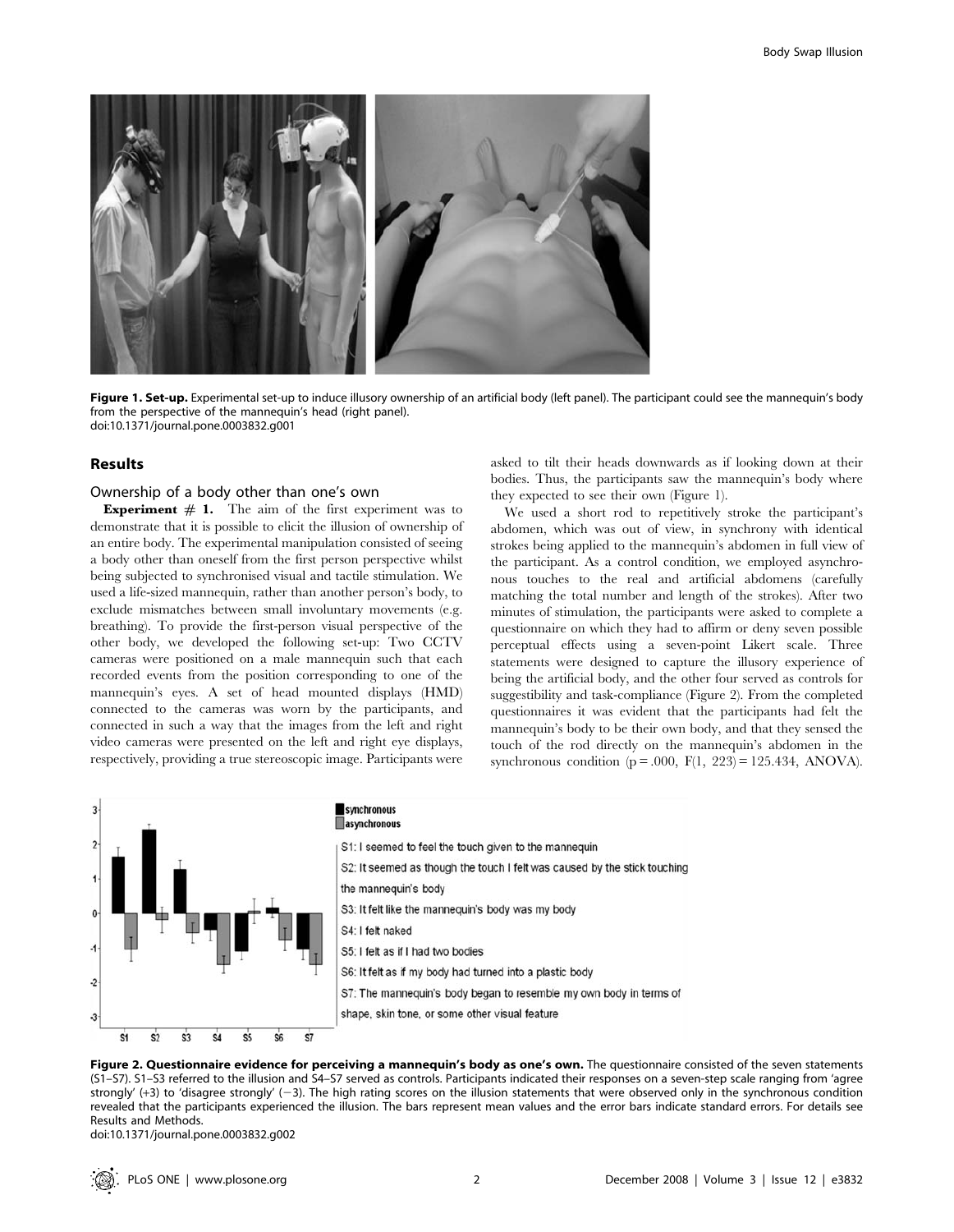No such illusory perceptions were reported in the asynchronous control condition ( $p = .703$ ,  $F(1, 223) = 1.513$ , ANOVA). The responses to the three questions, which addressed the illusory perception of owning the new body, differed significantly between the two conditions  $(p = .000, F(1, 95) = 107.508, GLM$  for repeated measurements) (Figure 2).

## Physiological evidence for owning a new body

**Experiment**  $#$  2. To provide objective evidence for the illusion of owning a body, we threatened the mannequin and measured the evoked skin conductance response (SCR) as an objective measure of anxiety. This test has been used before to provide physiological evidence of body illusions [24,25], and there is a direct relationship between the degree of anxiety evoked by threatening an artificial body part and the strength of illusory body ownership [25]. After a period of one minute of synchronous or asynchronous stimulation as described above, participants observed a knife 'cutting' the mannequin's abdomen. To control for a general effect of seeing an object approaching the body we also included a second control condition where we touched the mannequin's abdomen with a neutral object (a spoon of the same size as the knife) after one minute of synchronous and asynchronous visual and tactile stimulation, that is, after the same amount and kind of stimulation used in the ''threatening'' situation (see Methods). The key observation was a significantly greater SCR when we threatened the artificial body with the knife in the synchronous condition than in either one of the two control conditions (N = 10, p = .009, Z = -2.599, p = .028, Z = -2.191, two-tailed Wilcoxon Signed Ranks Test; see Figure 3). (This response was also significantly stronger than the low level control condition with the spoon threat after asynchronous stimulation;  $p = 0.017$ ,  $Z = -2.395$ ; not shown in Figure 3). There was no significant difference between the knife vs. spoon threat-evoked responses in the asynchronous condition  $(N = 10, p = .484,$  $Z = -0.700$ , two-tailed Wilcoxon Signed Ranks Test, the data are not shown). Thus, the participants' emotional systems responded as



Figure 3. Physiological evidence for perceiving a mannequin's body as one's own. The mean skin conductance responses (SCRs) for 10 participants when the illusory body was ''threatened'' with either a knife or a spoon. The SCR is significantly greater in the illusion condition than in either of the control conditions ( $p = .009$  and  $p = .028$ , two-tailed t-test). The response does not differ significantly between the two control conditions ( $p = .484$ , two-tailed t-test). Error bars denote standard errors.

doi:10.1371/journal.pone.0003832.g003

one would anticipate a person to respond were their own body being threatened.

**Experiment**  $# 3$ . In an additional control experiment we ruled out the possibility that the threat-evoked anxiety responses were limited to the particular body part that had been stimulated (i.e. the abdomen). To this end, we compared the magnitude of the SCR evoked by threats towards the abdomen after periods of synchronous or asynchronous visual and tactile stimulation of either the hands or the abdomen. The key observation was a significantly higher threat-evoked SCR after synchronous visuotactile stimulation of either the hands or the abdomen as compared to the asynchronous control conditions  $(N = 13,$  $p = 0.011$ ,  $Z = -2.511$  and  $p = 0.033$ ,  $Z = -2.132$ , two-tailed Wilcoxon Signed Ranks Test) (Figure 4). Thus, stimulation of one body part seems to produce ownership of the entire body being seen, i.e. the effect of ownership generalised to nonstimulated body parts. These findings together with the questionnaire data and spontaneous comments made after the experiments, conclusively demonstrated that people had the experience that the entire artificial body was their own body.

**Experiment**  $# 4$ . We also conducted an experiment to examine our prediction that the body would need to look like a human to be experienced as one's own. Pilot experiments suggested that the illusion did not work with objects that do not resemble a human body, such as boxes, chairs and tables. Thus we conducted an experiment where we applied threats to the mannequin or to a rectangular object of the same size, after a period of synchronous or asynchronous visuo-tactile stimulation to the respondent and the object. This experimental manipulation was also important because it allowed us to eliminate the potentially confounding factor that associated learning in the synchronous condition could have caused the differences in SRC responses in the previous experiments. The results of the data analysis revealed that the threat-evoked SCRs were significantly stronger in the synchronous condition with the mannequin than in the synchronous one with the rectangular object.



Figure 4. Generalisation of body ownership from the stimulated body part to the rest of the body. The mean skin conductance responses (SCRs) for 13 participants when the abdomen of the mannequin was ''threatened'' with a knife after a period of synchronous or asynchronous visuo-tactile stimulation of the hands or the abdomen (the four conditions on the x axis). The SCR is significantly greater in the synchronous (illusion) conditions than in the control ones regardless of whether the hands or the abdomen were stimulated ( $p = .011$  and p = .033, two tailed Wilcoxon Signed Ranks Test). Mean values and standard errors are displayed.

doi:10.1371/journal.pone.0003832.g004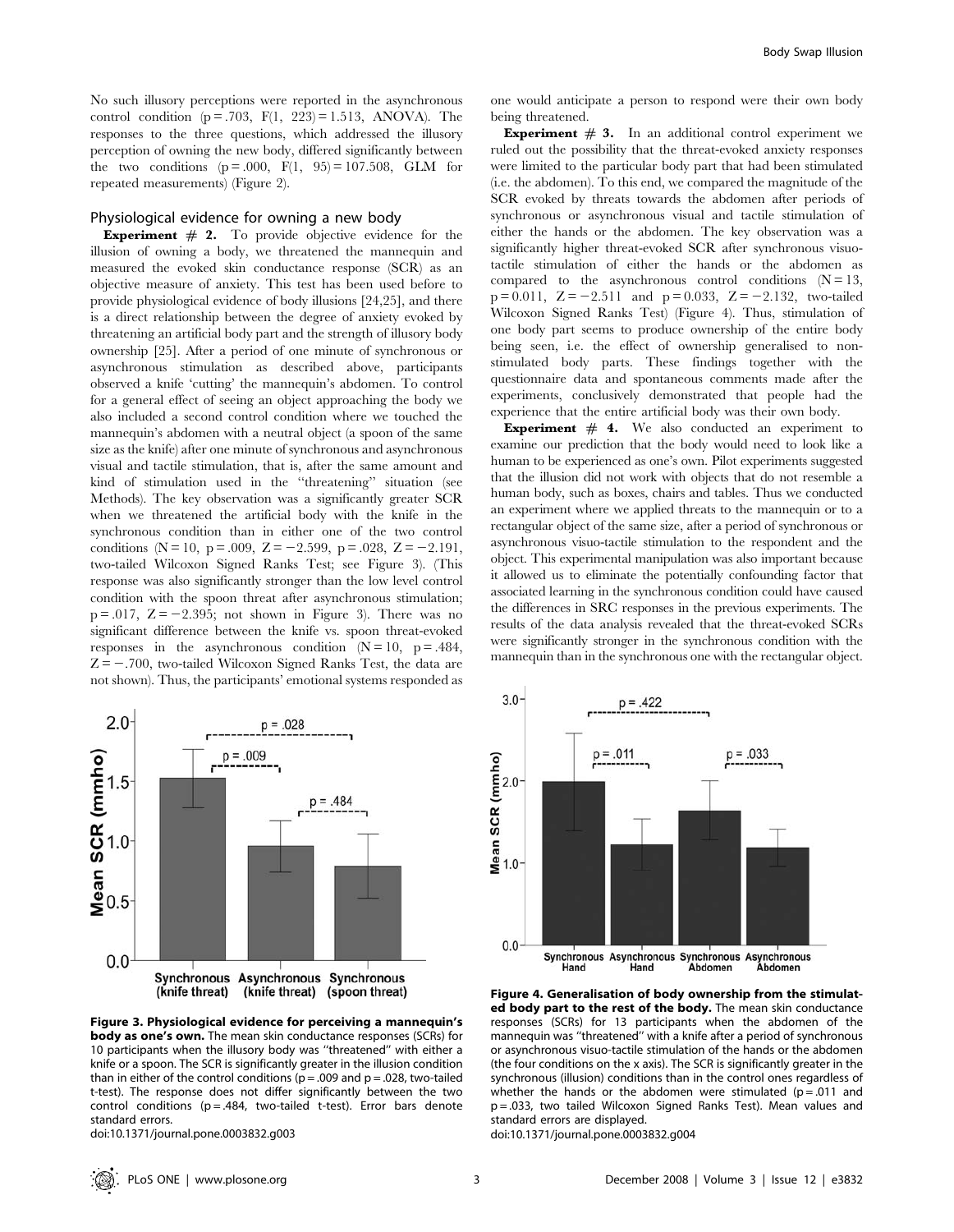

Figure 5. Only an object that looks like a human body can be **owned.** The figure displays the skin conductance responses (SCRs) from 12 participants when the mannequin and a rectangular object (a green box of the same size) were threatened in turn. The threat-evoked SCR was significantly greater when the mannequin was threatened in the synchronous condition than when the rectangular object was under threat after the same synchronous stimulation ( $p = .008$ , two-tailed ttest). A significant effect of synchronous vs. asynchronous stimulation was observed only when the mannequin was threatened ( $p = .04$ , two tailed t-test). Mean values and standard errors are displayed. doi:10.1371/journal.pone.0003832.g005

 $(N = 12, p = .008,$  two-tailed t-test) (Figure 5). For a third time we reproduced a difference in the SCRs between synchronous and asynchronous stimulation of the humanoid body  $(N = 12, p = .04,$ two-tailed t-test), without any such difference being observed in the conditions with the rectangular object  $(p = .819,$  two-tailed t-test). Thus, people can only experience human-like bodies as part of themselves. In addition the differences in the SCR between synchronous and asynchronous conditions are highly specific for the illusion.

## Swapping body with another person

**Experiment**  $# 5$ . In a full-blown body-swap experience one would expect to be able to perceive being localized in another human's body during the performance of everyday actions. Furthermore, if this is a genuine perceptual illusion, it should be cognitively impregnable, and thus not break down even if one sees one's own body. The next experiment was designed to address these issues and to put the idea of illusory body-swaps to a hard test. We examined the counter-intuitive prediction that people should be able to swap bodies with each other and, quite literally, to shake hands with themselves while experiencing ownership of another person's body.

In this experiment, the experimenter was wearing a specially designed helmet equipped with two CCTV cameras mounted in such a way that they presented the viewpoint of the experimenter (Figure 6). In turn, the participants stood directly opposite the experimenter, wearing the HMDs, which were connected to the CCTV cameras on the experimenter's head. Thus, the participants were facing the cameras. The participants were asked to stretch out their right arm and take hold of the experimenter's right hand, as if to shake it. This set-up allowed the participants to see their physical bodies from the shoulders to slightly above the knees. Hence, they could clearly recognize themselves and distinguish between their own arm and the arm of the experimenter. During the experiment, the participant and the experimenter were asked to repeatedly squeeze each other's hands for two minutes. In the illusion condition, the participant and the experimenter squeezed their hands in a synchronous manner, whereas in the control condition they squeezed each other's hands



Figure 6. Experimental set-up to induce the 'body swap illusion'. doi:10.1371/journal.pone.0003832.g006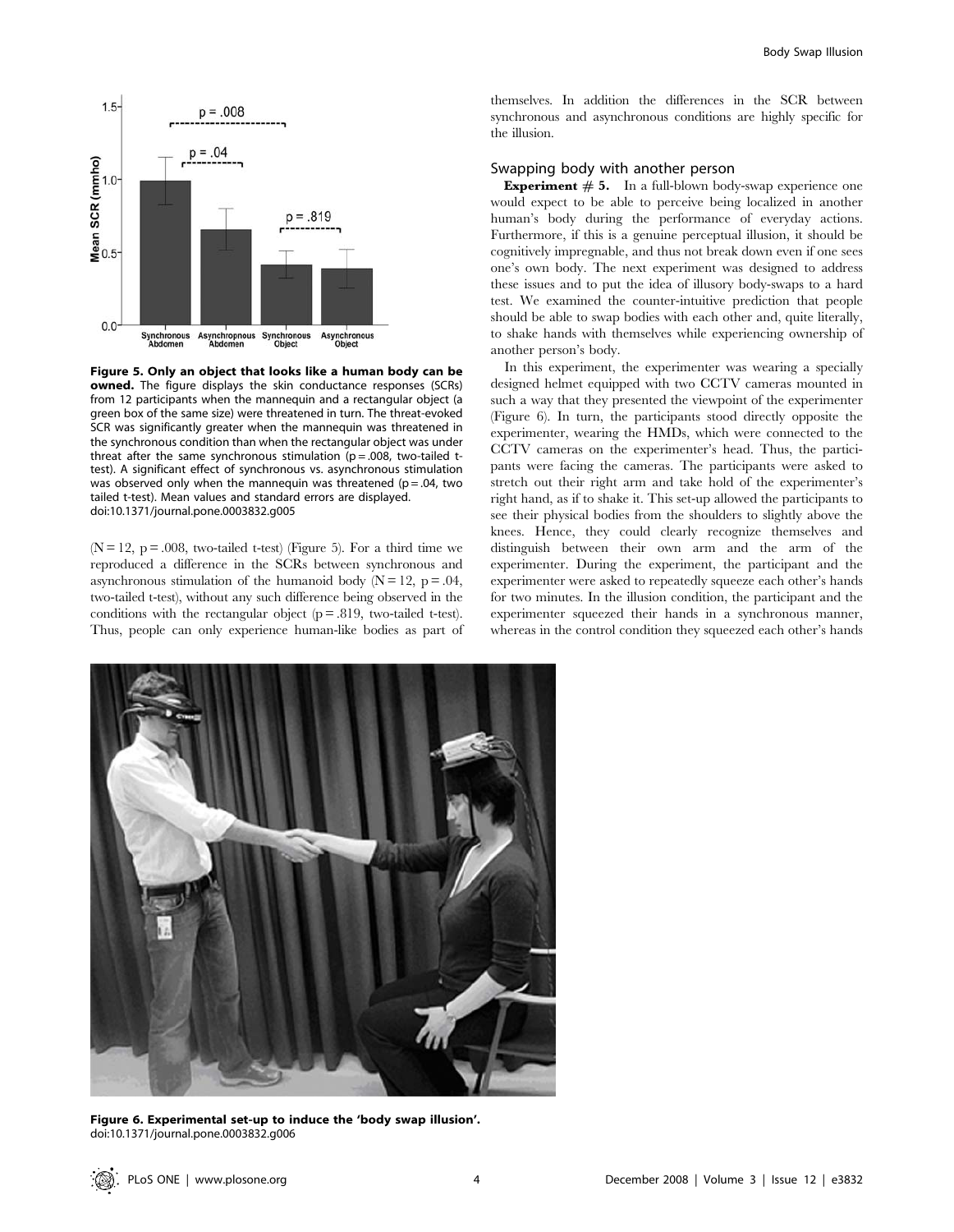in an alternating rhythm, with the experimenter returning the squeeze in a semi-random manner. We tested the set-up in pilot experiments with ten participants (none of whom participated in the experiment reported here). Interviews conducted immediately after these initial experiments demonstrated that this set-up evoked a vivid illusion that the experimenter's arm was the participant's own arm and that the participants could sense their entire body just behind this arm. Most remarkably, the participants' sensations of the tactile and muscular stimulation elicited by the squeezing of the hands seemed to originate from the experimenter's hand, and not from their own clearly visible hand. In six other participants we also observed that this illusion worked well when the cameras were tilted downwards so that the participant could see the torso, legs and both arms of the experimenter's body during the manual interaction.

With the intention of obtaining objective and quantifiable data for this effect, we again used the procedure of threatening the bodies and measuring the SCR. We employed an experimental design where we occasionally threatened either the experimenter's hand or the participant's hand during either the synchronous or the asynchronous condition. As a threatening stimulus, we moved a knife just above the wrists as if cutting the hand. Identical plasters were placed on the wrists of the experimenter's and the participant's hands to make this procedure safe and not too scary (see Methods). We observed significantly stronger skin conductance responses when the knife was moved near the experimenter's wrist than when it was moved towards the participant's own hand in the synchronous condition ( $N = 20$ ,  $p = .0002$ ,  $Z = -3.099$ , twotailed Wilcoxon Signed Ranks Test) (Figure 7). No such difference was observed during the asynchronous control condition, which



Figure 7. Objective evidence that people can experience swapping body with other people. Mean skin conductance responses (SCR) for twenty participants when either the experimenter's or the participant's hands were threatened during the illusion and the three control conditions (error bars represent standard errors). A significantly higher SRC was registered when the 'new' body (the experimenter's hand) was threatened with the knife in the illusion condition than when it was threatened in the control condition (p = 0.002, paired two-tailed Wilcoxon Signed Ranks Test) or when the physical 'old' body was threatened in the illusion condition ( $p = .037$ , paired two-tailed Wilcoxon Signed Ranks Test). The interaction between the main factors (Hand x Condition) was significant ( $p = .001$ , Two Way Repeated Measures ANOVA on standardized variables). doi:10.1371/journal.pone.0003832.g007

did not elicit a vivid illusion ( $N = 20$ ,  $p = 0.737$ ,  $Z = -.336$ , twotailed Wilcoxon Signed Ranks Test). The difference in SCR observed when threatening the experimenter's and participant's wrists in the two conditions was significant [interaction between the main factors Hands (Experimenter's vs. Participant's hand) vs. Condition (Synchronous vs. Asynchronous) was significant  $(p = 0.001, F(1, 19) = 17.083, Two Way Repeated Measures$ ANOVA on standardized variables]. Thus, the participants' emotional systems reacted more strongly when the new body was threatened than when their own body was under threat. This is a quite remarkable observation that speaks of the strength of the illusion. It is noteworthy that, after the experiment, several of the participants spontaneously remarked: ''Your arm felt like it was my arm, and I was behind it'', ''I felt that my real/own body was someone else'' or ''I was shaking hands with myself!'' Finally, we registered a greater SCR when the experimenter's hand was threatened in the synchronous condition than in the asynchronous one ( $N = 20$ ,  $p = 0.037$ ,  $Z = -2.091$ , two-tailed Wilcoxon Signed Ranks Test). Thus, the SCR results cannot be explained in terms of a general emotional response to seeing the knife, nor can they be explained by differences in the distance between the knife and the cameras because these effects were all controlled for in our experimental design.

It is relevant to point out here that several of the participants also reported a weaker illusion in the asynchronous condition. Thus, even though they were able to recognize their own body through the headsets and visually detect the self-produced squeezing movements of their own hand, they were still influenced by seeing the experimenter's body from the first person perspective. This effect probably explains the lack of difference in the SCR observed when threatening the two hands in the asynchronous condition. Even though the mean rank of the observed SCR after threatening the participants' own hand was higher than that obtained by threat to the experimenter's hand in that condition (13.71 vs. 8.77), the effect was not statistically significant ( $N = 20$ , = .737,  $Z = -.336$ , twotailed Wilcoxon Signed Ranks Test).

## Body swap and gender

The body-swap illusions worked well even though the mannequin or the other person looked different from the participant. In the first experiment there was no significant difference in rating scores between male and female subjects in the synchronous illusion condition, despite the fact that we only used a male mannequin  $(N = 32, p = .613, F(1,223) = .257, ANOVA)$  (Figure 8). Similarly, in the second experiment, male and female subjects alike were able to accept the arm of the female experimenter as their own. Further, we compared the threat-evoked skin conductance responses between males and females after threatening the new artificial body. To obtain sufficient numbers of males and females to enable a statistical comparison of the SCR, we pooled the data from the synchronous and asynchronous conditions where the stimulation was applied on the abdomen in experiments three and four. We found no significant difference in the illusion related SCR between males and females  $(p = .952, F = .004, Two Way Repeated Measures ANOVA). These$ observations suggest that gender identity, and differences in the precise shape of the bodies, are not important factors for perceiving a body as one's own.

#### **Discussion**

The results of our experiments demonstrate that healthy volunteers can perceive another person's body, or an artificial humanoid body, to be their own. This works both when the participant does not move and when he or she is executing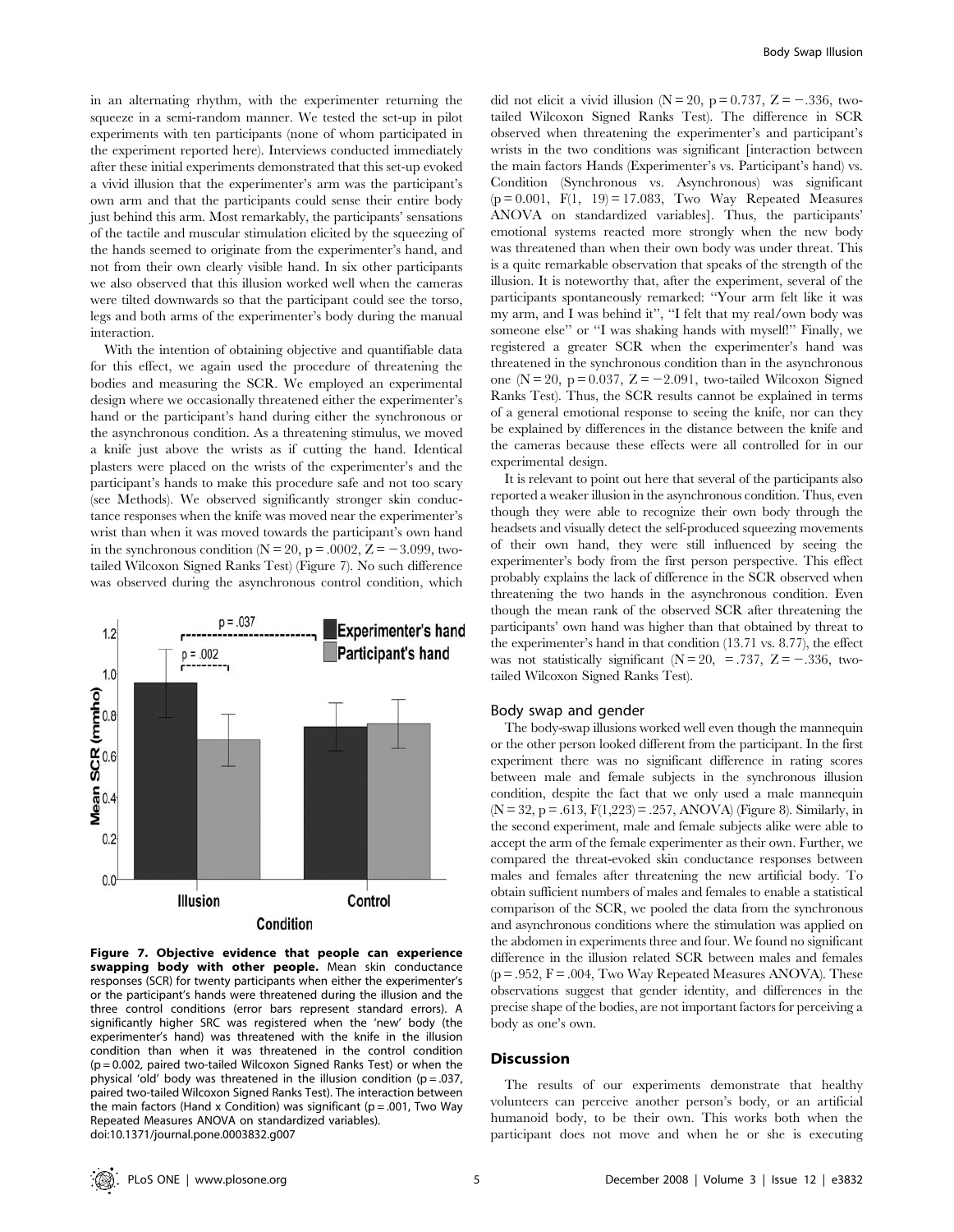

Figure 8. Questionnaire results for both sexes. The questionnaire consisted of the seven statements (S1-S7). There was no significant difference between the responses of female and male participants in the synchronous condition (p = .613, F(1,223) = .257, ANOVA). For details, see the Results and Methods.

doi:10.1371/journal.pone.0003832.g008

voluntary movements. The critical conditions for eliciting this perceptual illusion are: (i) a continuous match between visual and somatosensory information about the state of the body; (ii) the usage of a sufficiently humanoid body; and (iii) the adoption of a first person visual perspective of the body. Particularly strong evidence for this was the counter-intuitive demonstration that one can face one's physical body and shake hands with it whilst experiencing the illusion of being within another person's body. These findings are of fundamental importance because they identify the perceptual processes that make us feel that we own our entire body. Our results also provide a new method to move a person's perceived centre of awareness from one body to another, which could have important scientific, industrial and clinical applications (as will be discussed below).

Objective evidence for the illusion of owning an entire body was obtained by demonstrating that physical threats to the 'new' body elicited increased sweating (skin conductance responses) when people experienced the illusion. Similarly, threats to the 'new body' evoked greater skin conductance responses than threats to the 'old' physical one during the illusory body swapping. The SCR elicited by physical threats is a particularly good objective measure of body ownership. Emotional defence reactions, such as fear and autonomic arousal, have emerged in the course of evolution to enable one to protect one's own body from physical damage [26,27]. The causal chain between threat-evoked SCR and the feeling of body ownership has been clarified in earlier work. There is a direct linear relationship between the strength of ownership of a hand and the degree of anxiety experienced when the hand is being subjected to physical threats [25]. This relationship is mirrored by the activity in multisensory areas, related to ownership, and areas in the emotional system, related to anxiety and pain anticipation [25]. The SCR is the peripheral correlate of activity in brain structures related to emotions, and is, therefore, greater when an owned rubber hand is physically injured than when it is not experienced as part of one's body [24]. Thus the differences in threat-evoked SCR that we observed in response to our experimental manipulations reflected the perceptual illusion of owning an entire body. The design of our experiments, employing multiple control conditions, ruled out potentially confounding factors such as attention to unexpected sensory events, the emotional salience of the stimuli presented, or associative learning (see Results for details).

The central relevance of the present findings is that they inform us about how we come to experience that we own our bodies and why we have an on-going feeling of being located inside them (sometimes called 'embodiment' [28]). In the present illusions, the visual, tactile, proprioceptive information and the predicted sensory feedback from these modalities during active movements were temporally and spatially congruent in an ego-centric reference frame centred on a new body. Thus, the matching of multisensory and motor signals from the first person perspective is sufficient to create a full sense of ownership of one's own entire body. This conclusion certainly contrasts with the traditional textbook wisdom which emphasises that body perception is a direct result of bottom-up processing of afferent signals from muscles, joints and skin.

Earlier work on body ownership has exclusively studied a single limb, the arm, using the traditional rubber hand illusion. Thus, until now, it was not known whether the principles underlying changes in ownership would generalise to other body parts, or to an entire body. Many multisensory brain areas seem to have particularly large representations of the hands and upper limbs [29,30], and visual information is particularly important for guiding human hand actions [31,32,33,34] and localising the arms in space [35]. The present data show that correlations of visual and tactile signals coming to a single body part (the abdomen or a hand) are sufficient to cause a feeling of ownership of the entire body (referred to as 'whole-body ownership'). Thus the effect of correlated visual and tactile events on one limb generalises to nonstimulated body parts. This implies that visual and somatosensory signals from different body parts are analysed and interpreted together, i.e. that there are inter-dependences between the multisensory integration of different body parts. The central body representation is a 'map of connected nodes' where limbs and body segments form a continuous whole. It is this structure of the body representation coupled with the fact that the perceptual systems tend to produce single resolutions when resolving sensory conflicts [36,37,38] that makes whole-body illusions possible. The feeling of ownership of an entire body is , therefore, the result of a consistent pattern of spatially and temporally congruent multisensory signals from all body parts and the integration of this information in ego-centric reference frames centred on the various limbs and segments (that is, arm-centred, head-centred, etc).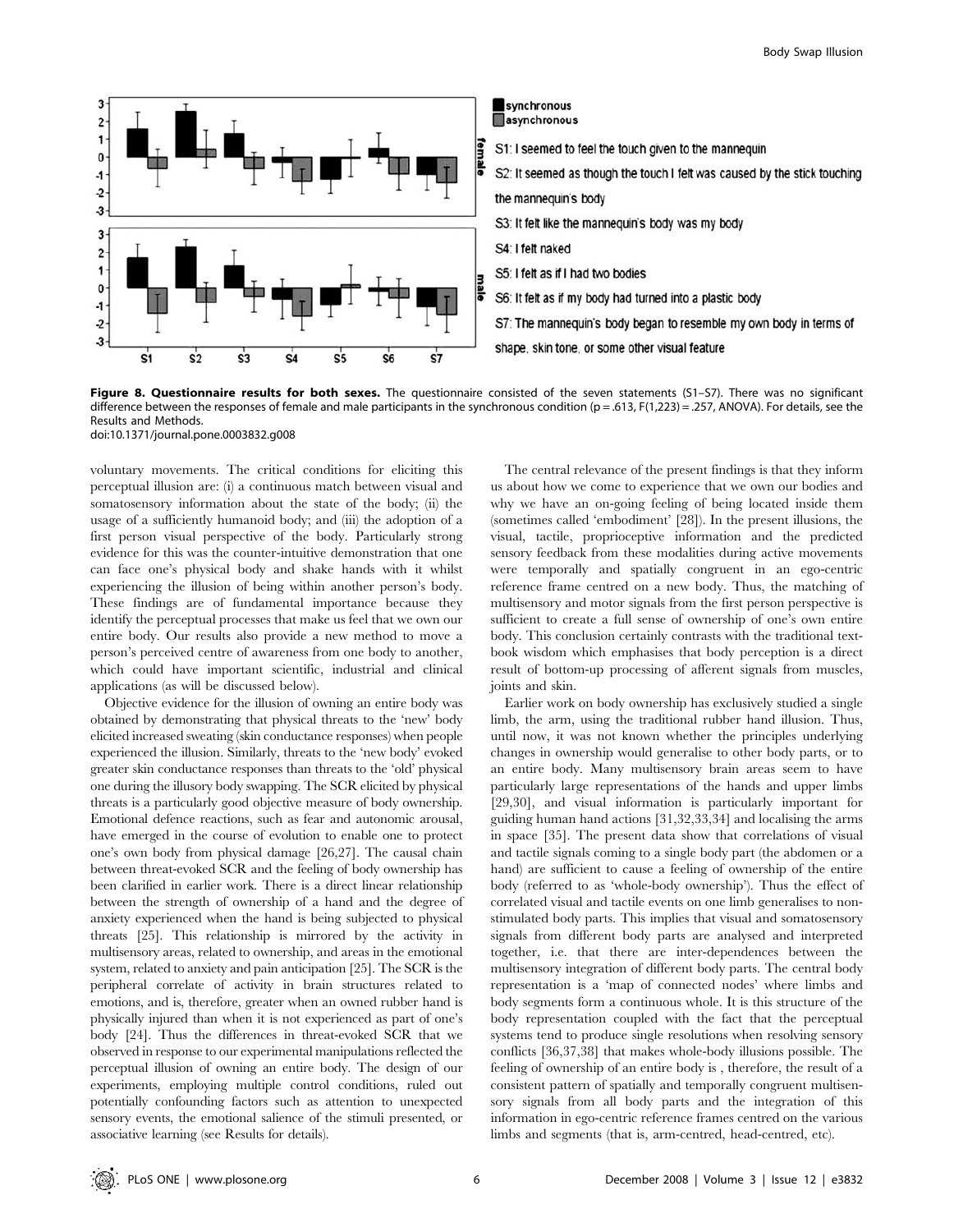Our data also directly demonstrate that visual information from the first person perspective is critical for the experience of owning a body. In our 'body swap' experiment (Experiment #5) there was a direct conflict between the perspective seen from the new body and the sight of the real body observed from a third person perspective. The synchronized movements of the two people squeezing each other's hands did not provide evidence in favour of either body being one's own, so the critical determinant for ownership in this set-up was the visual perspective. The first person perspective was clearly dominant since most participants experienced being in the new body. This dominance of the first person perspective probably explains why people did not show a very strong response when their actual body was threatened in the asynchronous condition. The incongruent tactile and muscular information in the asynchronous condition led to a decrease in the strength of the illusion, but could not completely abolish it, as reported by many participants. Importantly, the effect of varying the timing of the seen and the felt hand movements was significant only from the first-person perspective. The reason for this probably relates to the fact that central processing of multisensory signals from the body operates in egocentric reference frames [18,30,32,39,40,41,42,43] which presupposes the first person perspective.

But why is bodily perception so malleable? The function of body ownership is probably related to the problem of localizing and correctly identifying the body in space. In this process, speed and accuracy are of utmost importance. According to recent statistical models of perception, the interpretation of multisensory signals could be sped up and made more precise by incorporating memory information ('priors') in the decision process [44,45,46]. In this framework, the body-swap illusions would arise as a result of the brain's tendency to rely heavily on a lifetime of experiences of seeing the world from the first person perspective with eyes that are fixed at a specific position on the skull, and the fact that the body typically produces certain patterns of sensory signals from the different modalities. Thus it is likely that the multisensory mechanisms involved in producing the present illusions are continuously engaged to refine the central estimate of the location of one's own body in natural situations. This implies that, in the experiments reported here, the spatial dimensions experienced as being occupied by one's own body, and the co-localisation of this sensed body and the physical body, are produced by this perceptual integration mechanism. This would explain why we have an on-going experience of being located inside our bodies.

The present illusions are consistent with the physiological and anatomical organisation of the multisensory brain. It is possible that bimodal and multimodal cells in premotor and posterior parietal areas could play important roles by mediating critical multisensory integration [7,41,42,43,47]. These areas are part of a system that controls actions and they contain many neurons that integrate visual, tactile and proprioceptive information in head and body-part centred reference frames [7,41,42,43,47]. Furthermore, these multisensory cells are sensitive to the temporal and spatial congruency of multisensory signals [47]. Thus, this neuronal system has the capacity to perform the binding of visual, tactile, proprioceptive and motor signals in ego-centric coordinate systems centred on the new body.

The sensory experience of one's own body from the first person perspective is different from recognising oneself in mirrors, TV screens or other image representations as observed from a third person perspective. When we recognise ourselves in a mirror, for example, we do not have the experience that we are actually in the mirror, or that there has been a change in ownership of our body. It is therefore likely that the present illusions involve different

processes than those probed in earlier experiments on selfrecognition in mirrors [48] or self-recognition of bodies [8,49] and body parts observed from a third person perspective. A key difference probably is that, in the body-swap illusions, the visual, tactile and proprioceptive information is mapped directly onto the multisensory neuronal populations that represent one's own body in ego-centric coordinates.

The present findings could have groundbreaking industrial and clinical applications. Experiencing swapping bodies with other individuals could provide a valuable tool for research on body image disorders or self-identity in social psychology. Likewise, experiencing 'becoming' a humanoid robot in tele-robotics and feeling ownership of simulated bodies in virtual reality applications would probably enhance user control, realism, and the feeling of 'presence' [21,22,23,50]. With respect to the tele-operator literature, it is interesting to note that there are many anecdotal reports of people feeling a robotic arm to be like their own when the robot arm is viewed from a first person perspective via cameras mounted on the robot and when the movements of the robot's arms reproduce the person's movements in real time [51]. The present paper provides the experimental data and a cognitive-neuroscience-informed model for explaining how illusory ownership of limbs and entire bodies might be evoked in tele-operator systems (see also Slater et al. [50]).

In conclusion, these experiments have demonstrated how remarkably easy it is to 'move' a human centre of awareness from one body to another. This speaks directly to the classical question of the relationship between human consciousness and the body, which has been discussed by philosophers, psychologists, and theologians for centuries [1,3,4,11]. The continuous integration of multisensory and motor signals in ego-centric reference frames thus maintains the co-alignment between the experienced self and the physical body.

#### Methods

#### Participants

For each of the five experiments, we recruited separate groups of naïve healthy volunteers. In the first experiment, we tested thirty-two young adults (sixteen females, mean age  $25\pm6$  years). The second experiment involved ten individuals (two females, mean age  $25\pm4$  years), the third one consisted of a group of thirteen participants (eight females, mean age  $27 \pm 6.5$  years), and the fourth one was another group of twelve volunteers (four females, mean age  $29\pm 6$  years). For the fifth experiment, twenty participants (13 females, mean age  $= 27 \pm 6.5$  years) were recruited. All participants gave their written informed consent prior to participating in the relevant experiment. The studies were approved by the local Ethical Committee of Karolinska Institute.

#### HMDs

In all experiments, participants wore a set of head-mounted displays, HMD, (Cybermind Visette Pro PAL, Cybermind Interactive, Maastricht, the Netherlands; Display Resolu- $\tau$ tion = 640 $\times$ 480; true stereoscopic vision) with a wide field-of-view (diagonal field of view  $= 71.5^{\circ}$ ). These were connected to two synchronized colour CCTV cameras (Protos IV, Vista, Wokingham, Berkshire, UK) attached side-by-side to special helmets. The spacing between the cameras was adjusted for each participant to ensure that it matched the distance between their eyes (8–10 cm). The CCTV signals were relayed directly to the HMDs, without any software conversion, and thus were presented without noticeable delay. In experiments one, two, three, and four, the participants could clearly recognise the mannequin as a mannequin and in experiment five, they could see their own body and that of the other person.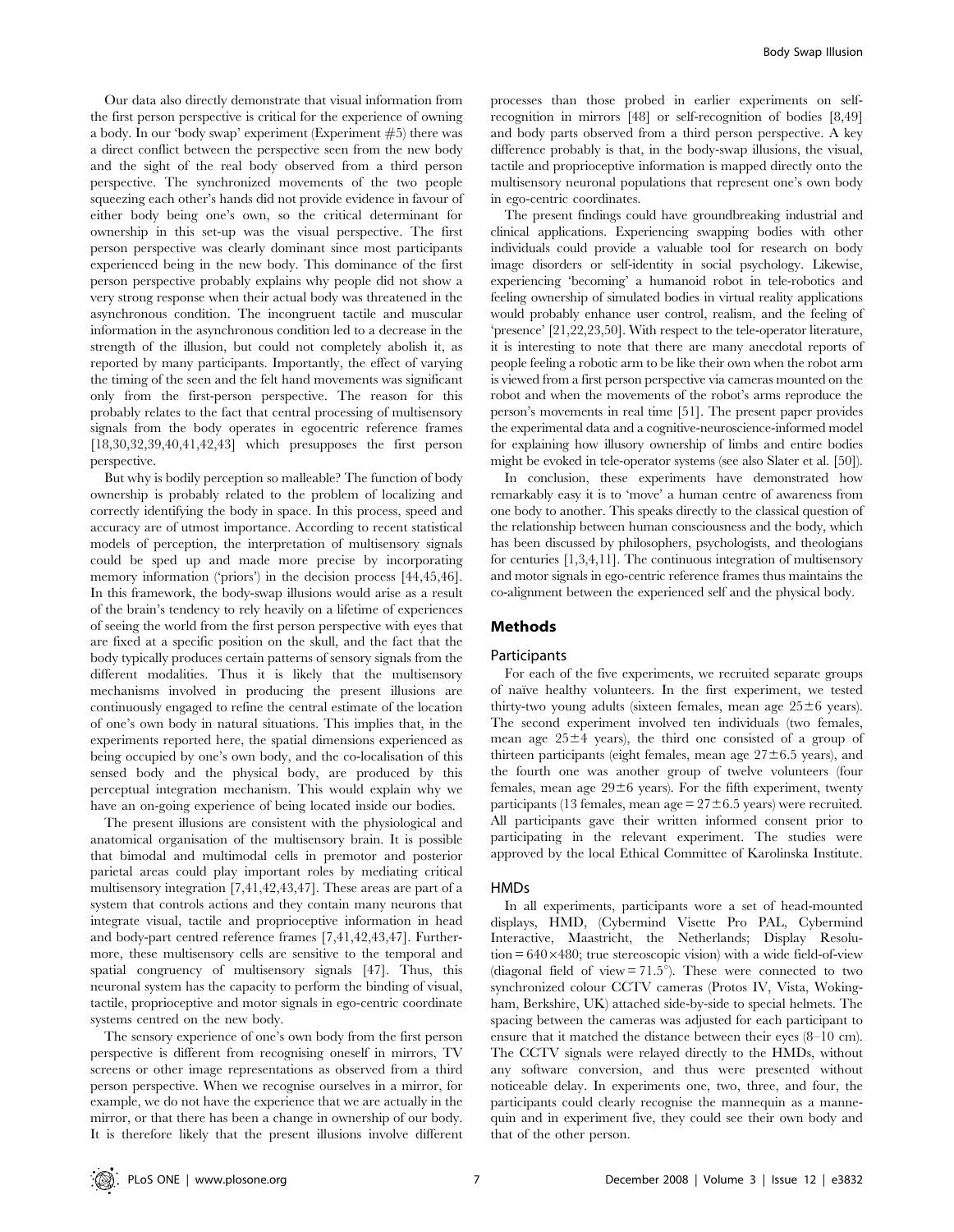#### Physiological recordings

Recording equipment. The skin conductance responses were recorded with a Biopac System MP150 (Goleta, USA). Two electrodes were attached to the index and middle fingers of the participants' left hands using Signa electrode gel (Parker Laboratories, INC., New Jersey, USA). The data were registered with a Biopac System MP150 (100 samples per second) and processed with the Biopac software Acqknowledge for Windows ACK100W. The participant wore the electrodes for a few minutes before starting the recording. The parameters of the recording were as follows: The gain switch was set to  $5 \mu m \hbox{h}$  /V and the CAL2 Scale Value was set to 5. The timing of the threat events was indicated in the raw data files during the recordings by the experimenter pressing a key.

Experimental design. In experiments 2 to 5 we used the following experimental designs:

Experiment  $#2$  consisted of three sessions, each of which consisted of four one minute long periods of synchronous or asynchronous stroking (each stroke was approximately 3 cm long; about 60 strokes were applied per minute). At the end of each period, the mannequin was threatened either with a knife or with a spoon. The order of the stimulation conditions and the type of object used as threat were randomized across sessions and participants [e.g. (Sk As Ak Ss) (As Ss Sk Ak) (As Sk Ak Ss), where S and A stand for synchronous or asynchronous stimulation and k and s stand for knife or spoon threat, respectively]. The data obtained from threatening the body with the spoon in the asynchronous condition was used as a low level control and is not displayed in the figures.

In Experiment  $# 3$  we used a similar protocol. It again consisted of three sessions, each of which consisted of four one minute long periods of synchronous or asynchronous stroking of the hands or of the abdomen. At the end of each period, the abdomen of the mannequin was threatened with a knife; the type of stimulation and its location (i.e. hands vs. abdomen) were randomized across sessions and participants [e.g. (Sh Aa Ah Sa) (Aa Sa Sh Ah) (Aa Sh Ah Sa), where S and A stand for synchronous or asynchronous stimulation and h and a represent the place where the stimulation was applied, i.e., to the hands or the abdomen, respectively].

*Experiment*  $# 4$  was conducted according to similar protocol to that used in the second and third experiments (three, four minute long sessions, with four conditions). The conditions were synchronous or asynchronous visual and tactile stimulation of the mannequin's body or of an object that did not look like a human body. This object was a dark green rectangular box of the same height and width as the mannequin's body. The touches on the object were applied at the same height as on the mannequin's body (thus at the same distance from the cameras) and the knife was moved along its short side in the same way it was moved along the mannequin's abdomen. During the short breaks between the sessions when the mannequin was replaced by the object, the goggles were switched off to prevent the participants seeing what change was taking place.

Experiment  $# 5$ , where the experimenter and the participants squeezed each other's hands, consisted of four sessions lasting two minutes apiece. During the whole experiment we played a metronome out loud at 40 beats per minute to assist in providing a steady and regular rhythm of the squeezing of the hand motion. In each session we threatened the real arm or the ''owned'' new arm twice. Two sessions corresponded to the illusion condition, with synchronous hand squeezing being conducted, and two sessions to the asynchronous condition. The two sessions used in the experiment were repeated twice in a pseudo-randomized order  $[(1, 2, 2, 1)$  or  $(2, 1, 1, 2)]$  to minimize the effect of presentation



Figure 9. Illustration of the procedure to simulate cutting the mannequin with either a knife or a spoon in Experiment  $#2$ . doi:10.1371/journal.pone.0003832.g009

order. Within each session we randomized the order of which hand was threatened (either the experimenter's hand or the participant's hand). Further, the order of sessions and presentations were balanced across individuals. Within each session we threatened the hands once every 25 to 35 seconds, with the exact timing being varied to avoid anticipatory effects.

SCR: stimulation procedure and analysis. Each time that the knife or spoon was slid along the mannequin's abdomen (experiments 2, 3 and 4) or the knife moved above the wrists (experiment 5) took approximately 3 seconds. The motion was performed so that the knife and the spoon were always moved along the horizontal axis from left to right in the field of view of the HMDs. During the movement the object was inserted slightly into the mannequin's abdomen in a small gap between the upper and lower parts of the mannequin's body. To make this possible we placed two circular sticky patches (0.5 cm high, 1 cm diameter) between the torso and the lower part of the body of the mannequin, thereby, creating a cleft in the lower part of the abdomen of the mannequin that was not visible from the perspective of the cameras (Figure 9a). The objects used to provide the threat were moved along the abdomen in such a way that it looked as if the object was 'cutting' into the dummy's body from the perspective of the cameras (Figure 9b/c). In the fourth experiment the knife was run in full contact with the rectangular object, but we could not induce the visual effect of cutting into it because of its flat surface. For this particular experiment we adjusted the way that the knife threat was applied to the mannequin so that the knife was moved along touching the dummy's body, but without appearing to cut into it. Great care was taken to move the knife or the spoon in exactly the same way from trial to trial. The SCR was identified as the peak in the conductance that occurs up to 5 seconds after the onset of the threat stimuli. The amplitude of the increase in conductance was measured as the difference between the maximal and minimal value of the response identified in this time-window. We calculated the average of the all responses including the trials where no response was apparent, thus, analysing the magnitude of the SRC [52]. Participants who did not show a reliable threat-evoked SCR ('null responders'), i.e. had zero responses in more than two-thirds of the trials, were excluded from the analysis.

Statistical analysis. The data obtained from the five different experiments were tested using the Kolmogorov-Smirnov test to determine whether they fitted the requirements for a normal distribution. Only the data from the first and the fourth experiments passed the normality test, therefore we used parametric statistical tests to process the data obtained in those two experiments and the data from the other three experiments were tested with non-parametric statistical tests. In all statistical tests, we set alpha to 5%.

### Author Contributions

Conceived and designed the experiments: VIP HE. Performed the experiments: VIP. Analyzed the data: VIP. Wrote the paper: VIP HE.